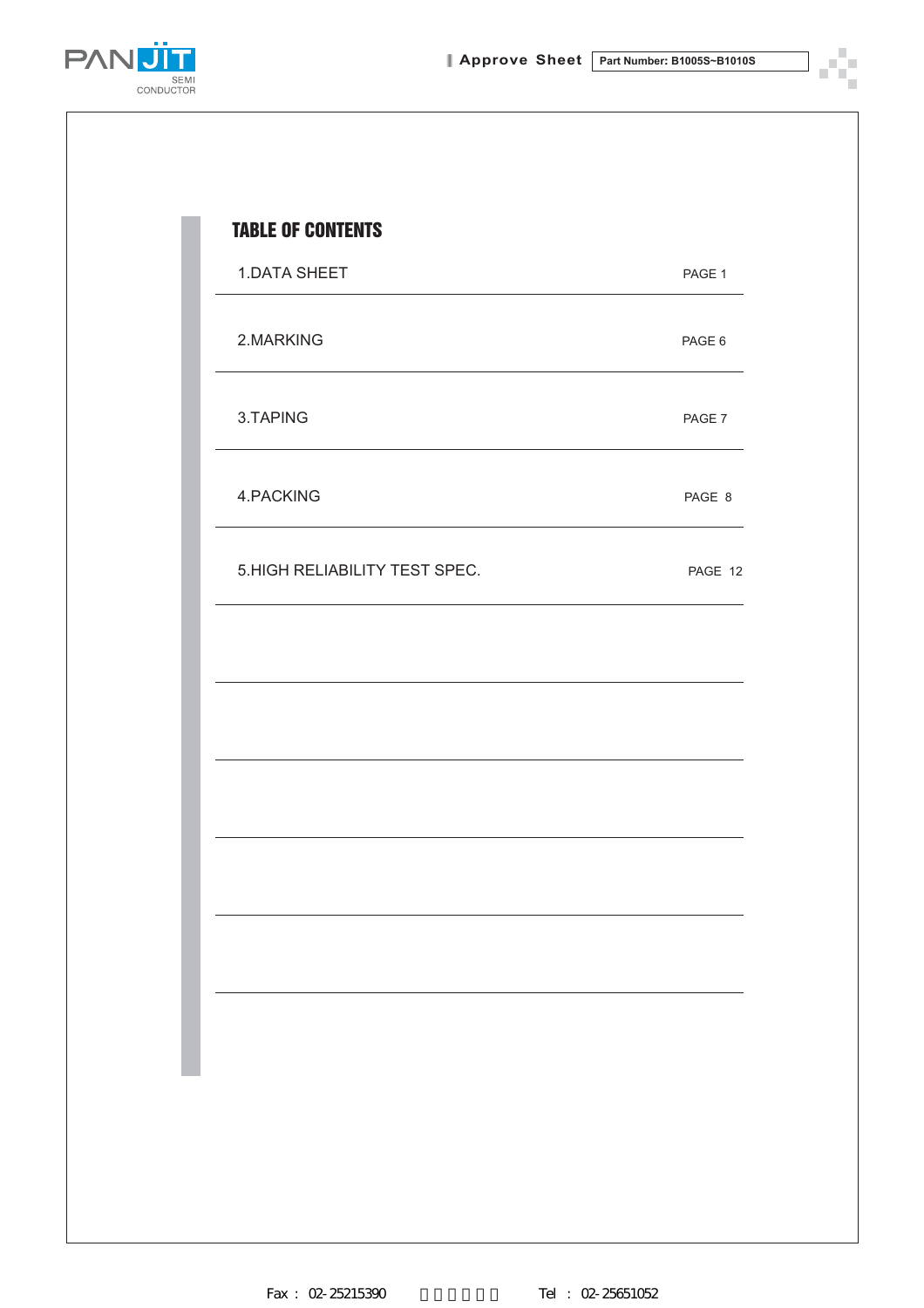



#### **MAXIMUM RATINGS AND ELECTRICAL CHARACTERISTICS**

| • Surge overload rating--30 amperes peak                                                                                                                                                                                           |                                                                                 |        |              |                                                  |                                 |                          |                          |        |                  |
|------------------------------------------------------------------------------------------------------------------------------------------------------------------------------------------------------------------------------------|---------------------------------------------------------------------------------|--------|--------------|--------------------------------------------------|---------------------------------|--------------------------|--------------------------|--------|------------------|
| • Ideal for printed circuit board                                                                                                                                                                                                  |                                                                                 |        |              | 0.275(7.0)MAX<br>$\frac{0.165(4.2)}{0.150(3.8)}$ |                                 |                          |                          |        |                  |
| • Exceeds environmental standards of MIL-S-19500/228                                                                                                                                                                               |                                                                                 |        |              |                                                  |                                 | 0.008(0.20)              |                          |        |                  |
| • Lead free in comply with EU RoHS 2002/95/EC directives                                                                                                                                                                           |                                                                                 |        | 0.193(4.9)   |                                                  | 0.014(0.35)                     |                          |                          |        |                  |
| <b>MECHANICAL DATA</b>                                                                                                                                                                                                             |                                                                                 |        | 0.177(4.5)   |                                                  | 0.006(0.15)                     |                          |                          |        |                  |
| • Case: Reliable low cost construction utilizing molded plastic technique                                                                                                                                                          |                                                                                 |        |              |                                                  |                                 |                          |                          |        |                  |
| results in inexpensive product                                                                                                                                                                                                     |                                                                                 |        |              |                                                  |                                 |                          |                          |        |                  |
| · Terminals: Lead solderable per MIL-STD-750, Method 2026                                                                                                                                                                          |                                                                                 |        |              |                                                  |                                 |                          | 0.106(2.7)<br>0.090(2.3) |        |                  |
| • Polarity: Polarity symbols molded or marking on body                                                                                                                                                                             |                                                                                 |        |              |                                                  | $\frac{0.051(1.3)}{0.035(0.9)}$ | 0.106(2.7)<br>0.090(2.3) |                          |        |                  |
| • Mounting Position: Any                                                                                                                                                                                                           |                                                                                 |        |              |                                                  |                                 |                          |                          |        |                  |
| • Weight: 0.0044 ounce, 0.1268 gram                                                                                                                                                                                                |                                                                                 |        |              |                                                  |                                 |                          |                          |        |                  |
| <b>MAXIMUM RATINGS AND ELECTRICAL CHARACTERISTICS</b><br>Ratings at 25°C ambient temperature unless otherwise specified. Single phase, half wave, 60Hz, Resistive or inductive load.<br>For capacitive load, derate current by 20% |                                                                                 |        |              |                                                  |                                 |                          |                          |        |                  |
| PARAMETER                                                                                                                                                                                                                          | SYMBOL                                                                          | B1005S | <b>B101S</b> | B102S                                            | <b>B104S</b>                    | <b>B106S</b>             | <b>B108S</b>             | B1010S | <b>UNITS</b>     |
| Maximum Recurrent Peak Reverse Voltage                                                                                                                                                                                             | $\mathsf{V}_{\scriptscriptstyle \sf{RRM}}$                                      | 50     | 100          | 200                                              | 400                             | 600                      | 800                      | 1000   | $\vee$           |
| Maximum RMS Bridge Input Voltage                                                                                                                                                                                                   | $\rm V_{\rm\, RMS}$                                                             | 35     | 70           | 140                                              | 280                             | 420                      | 560                      | 700    | V                |
| Maximum DC Blocking Voltage                                                                                                                                                                                                        | $V_{R}$                                                                         | 50     | 100          | 200                                              | 400                             | 600                      | 800                      | 1000   | $\vee$           |
| Maximum Average Forward Rectified Current                                                                                                                                                                                          | $I_{F(AV)}$                                                                     |        |              |                                                  | 1                               |                          |                          |        | Α                |
| Peak Forward Surge Current : 8.3ms single half<br>sine-wave superimposed on rated load<br>(JEDEC method)                                                                                                                           | $I_{FSM}$                                                                       |        |              |                                                  | 30                              |                          |                          |        | A                |
| Maximum Forward Voltage Drop per Bridge<br>Element at 1A                                                                                                                                                                           | $V_F$                                                                           |        |              |                                                  | 1.1                             |                          |                          |        | V                |
| Maximum DC Reverse Current at Rated DC<br><b>Blocking Voltage</b>                                                                                                                                                                  | $\mathsf{I}_{\mathsf{R}}$                                                       |        |              |                                                  | 5                               |                          |                          |        | $\mu$ A          |
| <b>Typical Thermal Resistance</b>                                                                                                                                                                                                  | $R_{\theta JA}$<br>$\mathsf{R}_{\scriptscriptstyle{\theta\text{-}\!\text{JL}}}$ |        | 85<br>20     |                                                  |                                 |                          |                          |        | $^{\circ}$ C / W |
| Operating Junction and Storage Temperature<br>$-55$ to $+150$<br>$T_{J}$ , $T_{STG}$                                                                                                                                               |                                                                                 |        |              |                                                  |                                 |                          |                          |        |                  |
| Range                                                                                                                                                                                                                              |                                                                                 |        |              |                                                  |                                 |                          |                          |        | $^{\circ}$ C     |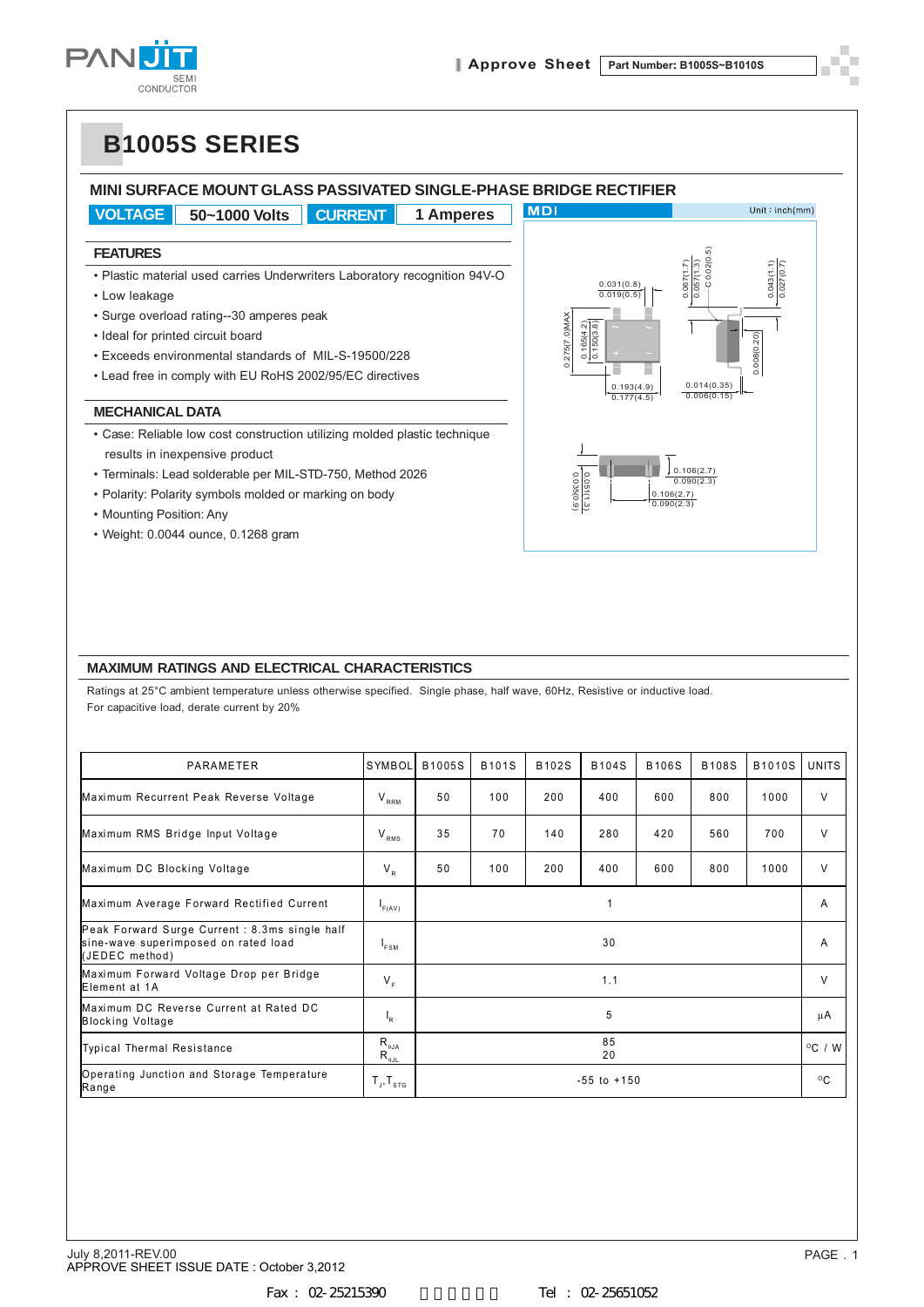

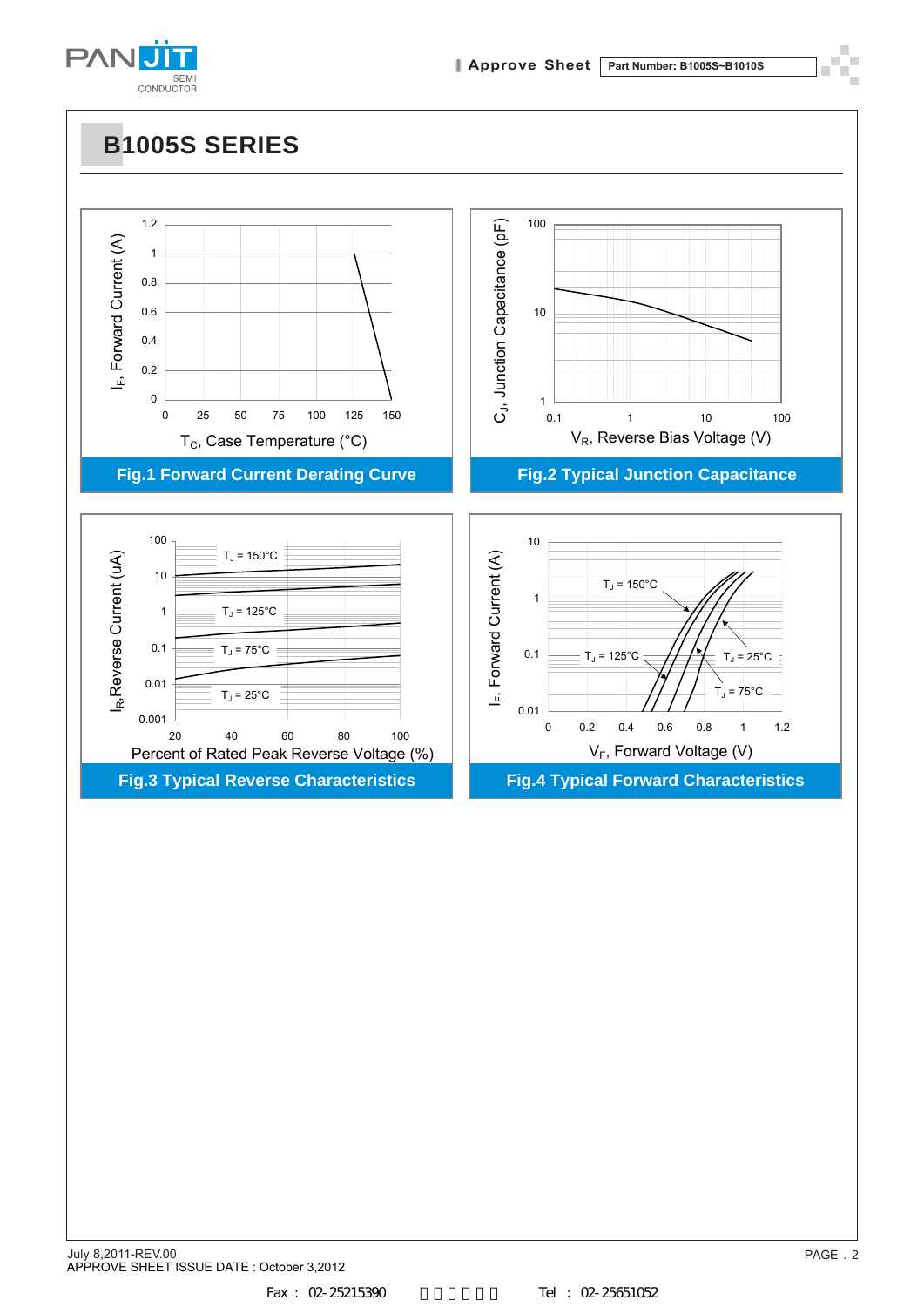

**MOUNTING PAD LAYOUT**

П

i.



#### **ORDER INFORMATION**

• Packing information

T/R - 3K per 13" plastic Reel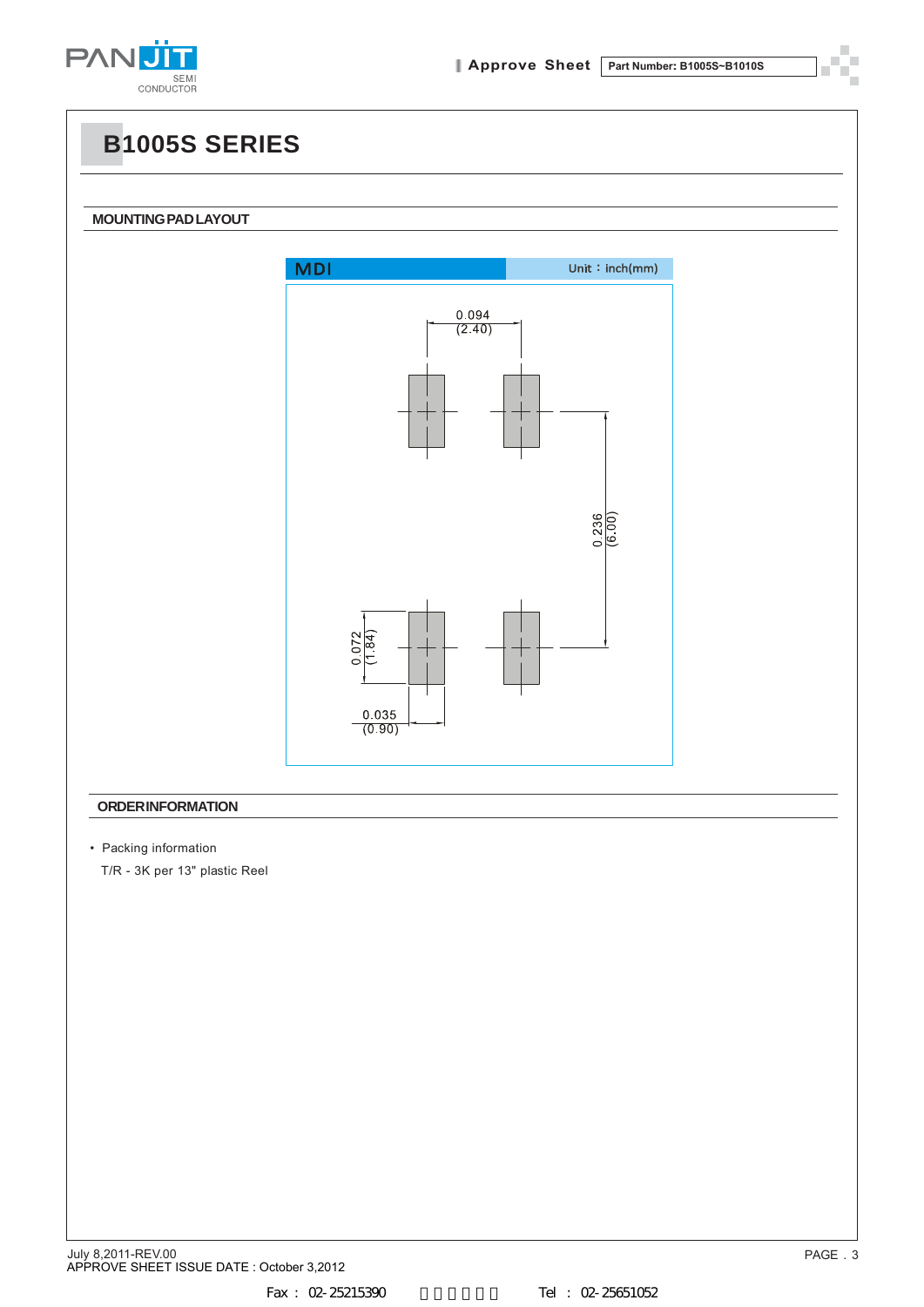

### **Part No\_packing code\_Version**

B1005S\_R2\_00001 B1005S\_R2\_10001

### **For example :**

### **RB500V-40\_R2\_00001**



**Serial number**

**Version code means HF**

**Packing size code means 13"**

**Packing type means T/R**

|                                                |                      | <b>Version Code XXXXX</b>                  |                |                                                      |          |                                       |
|------------------------------------------------|----------------------|--------------------------------------------|----------------|------------------------------------------------------|----------|---------------------------------------|
| <b>Packing type</b>                            | 1 <sup>st</sup> Code | <b>Packing size code</b>                   |                | 2 <sup>nd</sup> Code HF or RoHS 1 <sup>st</sup> Code |          | 2 <sup>nd</sup> ~5 <sup>th</sup> Code |
| <b>Tape and Ammunition Box</b><br>(T/B)        | A                    | N/A                                        | $\bf{0}$       | HF.                                                  | $\bf{0}$ | serial number                         |
| <b>Tape and Reel</b><br>(T/R)                  | R                    | 7"                                         | 1              | <b>RoHS</b>                                          | 1        | serial number                         |
| <b>Bulk Packing</b><br>(B/P)                   | В                    | 13"                                        | $\overline{2}$ |                                                      |          |                                       |
| <b>Tube Packing</b><br>(T/P)                   |                      | 26mm                                       | X              |                                                      |          |                                       |
| <b>Tape and Reel (Right Oriented)</b><br>(TRR) | S                    | 52 <sub>mm</sub>                           | Υ              |                                                      |          |                                       |
| <b>Tape and Reel (Left Oriented)</b><br>(TRL)  |                      | <b>PANASERT T/B CATHODE UP</b><br>(PBCU)   | U              |                                                      |          |                                       |
| <b>FORMING</b>                                 | F                    | <b>PANASERT T/B CATHODE DOWN</b><br>(PBCD) | D              |                                                      |          |                                       |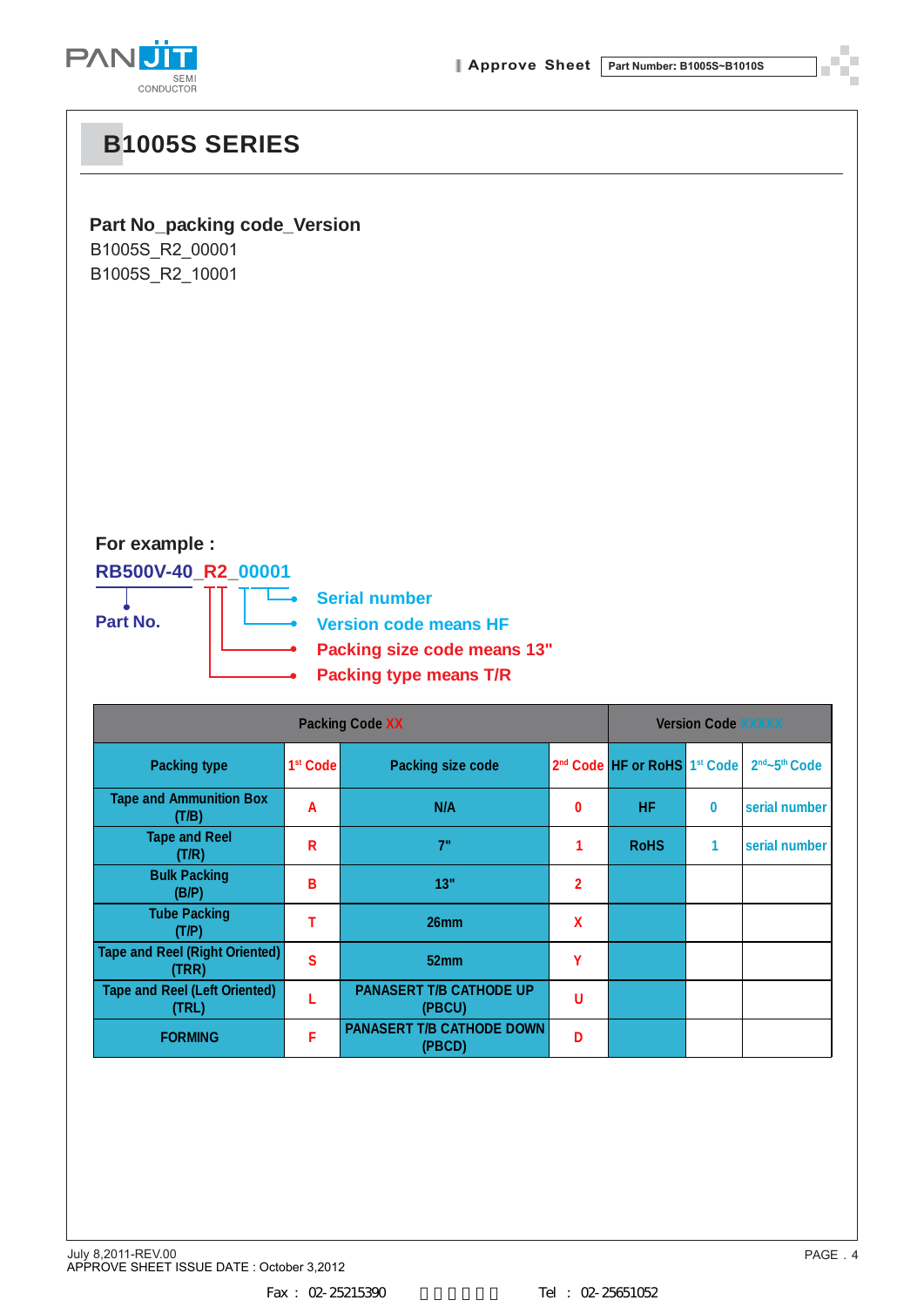

# **Disclaimer**

- Reproducing and modifying information of the document is prohibited without permission from Panjit International Inc..
- Panjit International Inc. reserves the rights to make changes of the content herein the document anytime without notification. Please refer to our website for the latest document.
- Panjit International Inc. disclaims any and all liability arising out of the application or use of any product including damages incidentally and consequentially occurred.
- Panjit International Inc. does not assume any and all implied warranties, including warranties of fitness for particular purpose, non-infringement and merchantability.
- Applications shown on the herein document are examples of standard use and operation. Customers are responsible in comprehending the suitable use in particular applications. Panjit International Inc. makes no representation or warranty that such applications will be suitable for the specified use without further testing or modification.
- The products shown herein are not designed and authorized for equipments requiring high level of reliability or relating to human life and for any applications concerning life-saving or life-sustaining, such as medical instruments, transportation equipment, aerospace machinery et cetera. Customers using or selling these products for use in such applications do so at their own risk and agree to fully indemnify Panjit International Inc. for any damages resulting from such improper use or sale.
- Since Panjit uses lot number as the tracking base, please provide the lot number for tracking when complaining.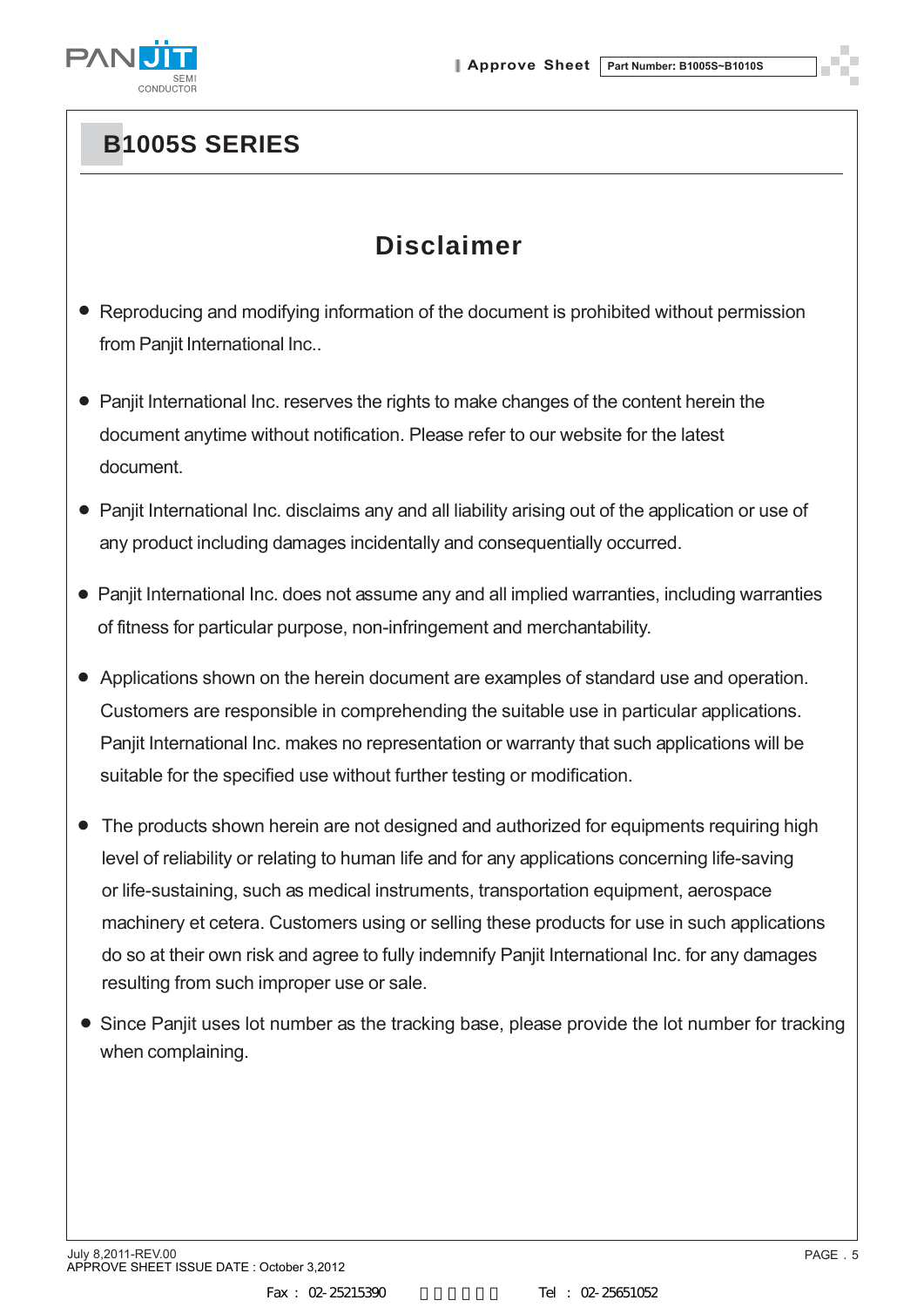

# **2. MARKING**

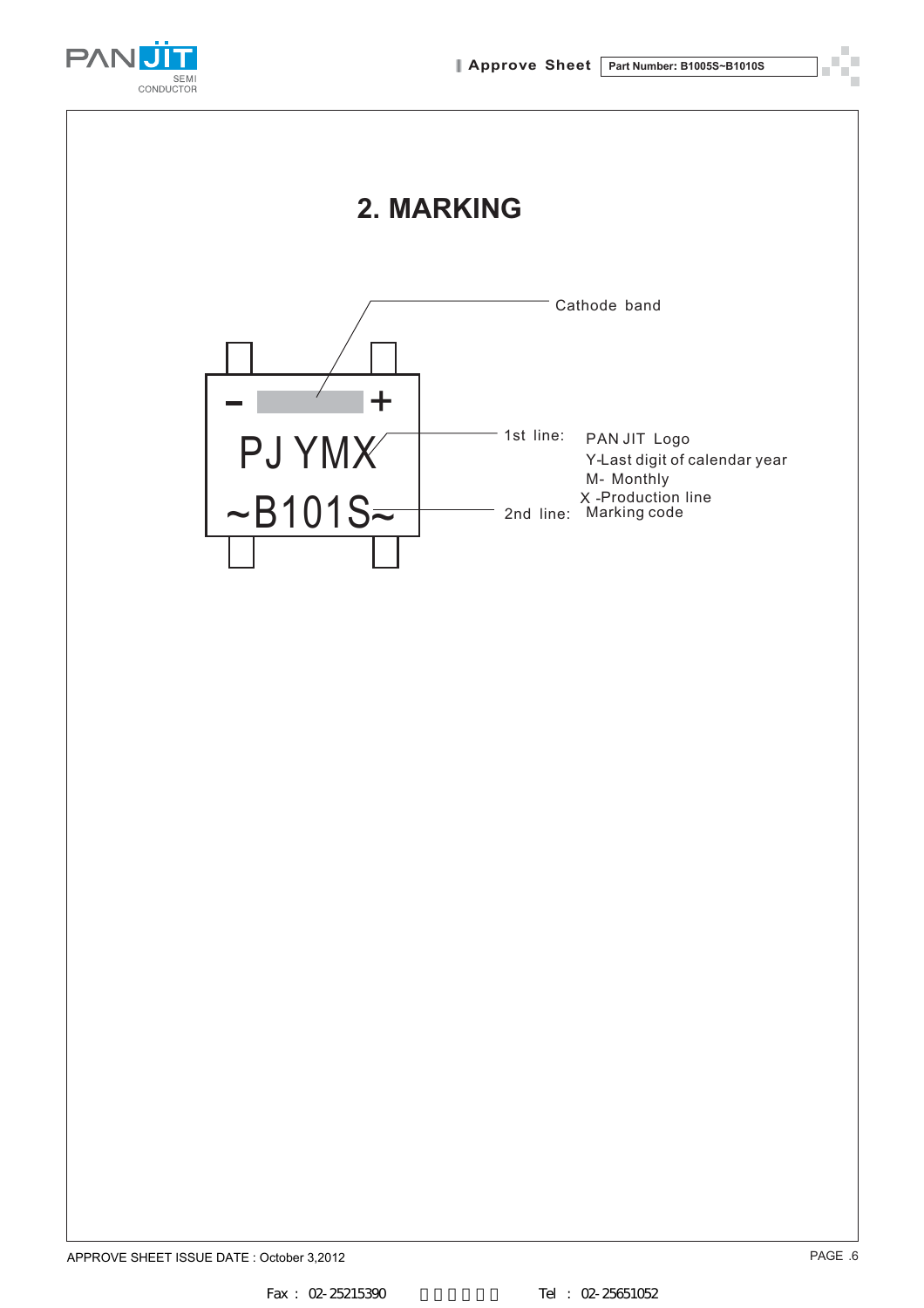

 $\mathbf{r}$ ۳<br>F

 $\bar{u}$ 



| SYMBOL         | mm(INCH)                          |
|----------------|-----------------------------------|
| TYPE SIZE      | 12.00 (0.472)                     |
| Ao             | $4.90 \pm 0.10(0.193 \pm 0.004)$  |
| B <sub>0</sub> | $7.24 \pm 0.10(0.285 \pm 0.004)$  |
| d              | $1.55 \pm 0.05(0.061 \pm 0.002)$  |
| D              | 330.00/178.00(13/7)               |
| D1             | 50.00min(1.969min)                |
| D <sub>2</sub> | $13.00 \pm 0.20(0.512 \pm 0.008)$ |
| E              | $1.75 \pm 0.10(0.069 \pm 0.004)$  |
| F              | $5.50 \pm 0.10(0.217 \pm 0.004)$  |
| Ko             | $3.33 \pm 0.10(0.131 \pm 0.004)$  |
| P              | $8.00 \pm 0.10(0.315 \pm 0.004)$  |
| Po             | $4.00 \pm 0.10(0.157 \pm 0.004)$  |
| P <sub>1</sub> | $2.00 \pm 0.05(0.079 \pm 0.002)$  |
| t              | 0.30(0.012)                       |
| W              | $12.00 \pm 0.30(0.472 \pm 0.012)$ |
| W1             | 12.00~14.40(0.472~0.567)          |
|                |                                   |

#### NOTE:

- 1.There shall be leader of 230 mm minimum which may consist of carrier and or cover tape follower by a minimum of 160 mm of carrier tape sealed with cover tape.
- 2.There shall e minimum of 160 mm of empty component pockets sealed with cover tape.
- 3. Devices are packed in accordance whit EIA standard EIA-481-A and specifications given above.

APPROVE SHEET ISSUE DATE : October 3,2012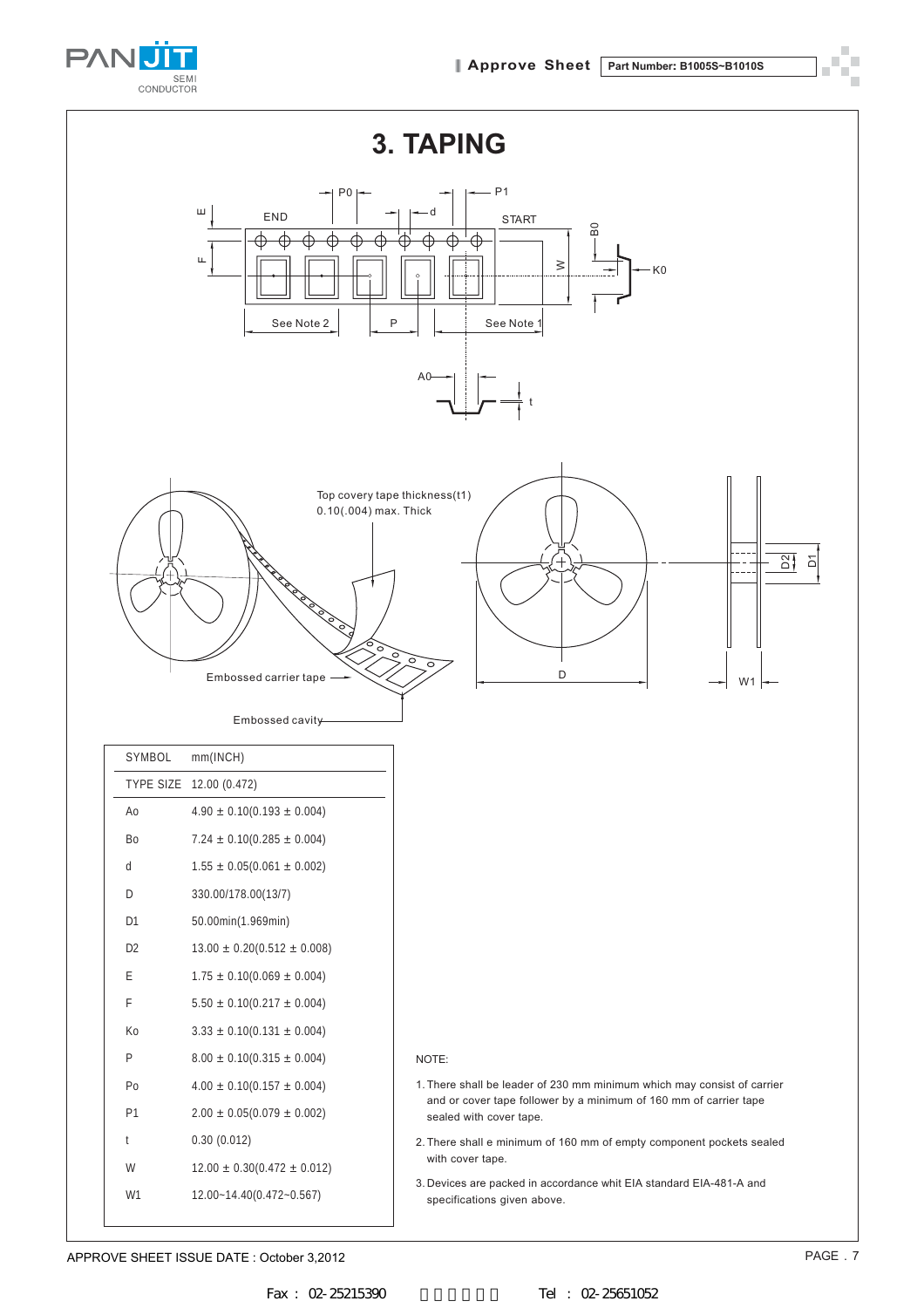



APPROVE SHEET ISSUE DATE : October 3,2012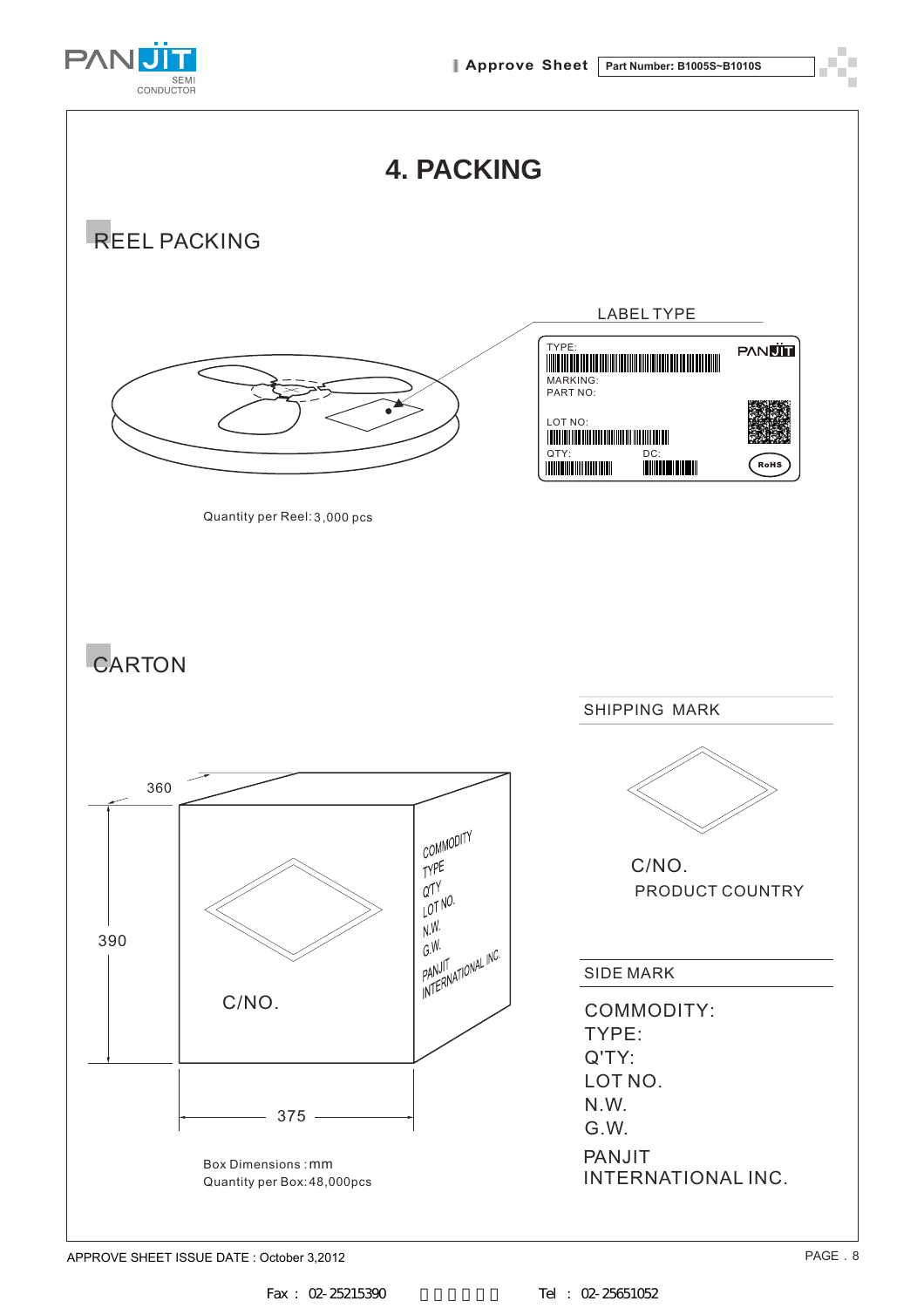

ò.

# **Packing Specifications**

| Package             | Reel<br><b>Size</b> | Reel   | Component<br>Space      | <b>Tape</b><br>Space | Reel<br>Dia | <b>Carton Size</b> | Carton  | Approx.<br><b>Gross Weight</b> |
|---------------------|---------------------|--------|-------------------------|----------------------|-------------|--------------------|---------|--------------------------------|
|                     | (inch)              | (pcs)  | (m/m)                   | (m/m)                | (m/m)       | (m/m)              | (EA)    | (Kg)                           |
|                     |                     |        |                         | <b>Reel Packing</b>  |             |                    |         |                                |
| DFN <sub>2L</sub>   | $\overline{7}$      | 8,000  | $\overline{2}$          | $8\phantom{1}$       | 178         | 390 x 270 x 400    | 640,000 | 8.6                            |
| DFN 3L              | $\overline{7}$      | 8,000  | $\overline{2}$          | 8                    | 178         | 390 x 270 x 400    | 640,000 | 8.6                            |
| <b>DFN 0603</b>     | $\overline{7}$      | 10,000 | $\overline{2}$          | $8\phantom{1}$       | 178         | 390 x 270 x 400    | 800,000 | $\overline{9}$                 |
|                     | 7                   | 3,000  | $\overline{\mathbf{4}}$ | 8                    | 178         | 390 x 270 x 400    | 240,000 | 9.9                            |
| SOD-123             | 13                  | 10,000 | $\overline{\mathbf{4}}$ | 8                    | 330         | 375 x 360 x 213    | 120,000 | 6.5                            |
|                     | $\overline{7}$      | 3,000  | $\overline{4}$          | $\bf 8$              | 178         | 390 x 270 x 400    | 240,000 | 10.6                           |
| SOD-123FL           | 13                  | 10,000 | $\overline{4}$          | $\bf 8$              | 330         | 375 x 360 x 213    | 120,000 | 7.2                            |
|                     | 7                   | 3,000  | 4                       | 8                    | 178         | 390 x 270 x 400    | 240,000 | 12.4                           |
| SOD-123HE           | 13                  | 10,000 | $\overline{4}$          | 8                    | 330         | 375 x 360 x 213    | 120,000 | 8.1                            |
|                     | $\overline{7}$      | 5,000  | $\overline{4}$          | $\bf 8$              | 178         | 390 x 270 x 400    | 400,000 | 9.4                            |
| SOD-323             | 13                  | 12,000 | $\overline{4}$          | $\,8\,$              | 330         | 375 x 360 x 213    | 144,000 | 5.9                            |
|                     | 7                   | 5,000  | 4                       | 8                    | 178         | 390 x 270 x 400    | 400,000 | 11.9                           |
| SOD-323HE           | 13                  | 12,000 | $\overline{4}$          | 8                    | 178         | 375 x 360 x 213    | 144,000 | 8.3                            |
|                     | $\overline{7}$      | 5,000  | $\overline{4}$          | $\,8\,$              | 178         | 390 x 270 x 400    | 400,000 | 9.1                            |
| SOD-523             | 13                  | 12,000 | $\overline{4}$          | $8\phantom{1}$       | 330         | 375 x 360 x 213    | 144,000 | 5.4                            |
| SOD-723             | 7                   | 8,000  | $\overline{2}$          | 8                    | 178         | 390 x 270 x 400    | 640,000 | 8.5                            |
| SOD-923             | $\overline{7}$      | 8,000  | $\overline{2}$          | $\,8\,$              | 178         | 390 x 270 x 400    | 640,000 | 7.7                            |
|                     | 7                   | 3,000  | $\overline{\mathbf{4}}$ | 8                    | 178         | 390 x 270 x 400    | 240,000 | 9.8                            |
| SOT-23              | 13                  | 12,000 | $\overline{4}$          | 8                    | 330         | 375 x 360 x 213    | 144,000 | $\overline{7}$                 |
| <b>SOT-23 (ESD)</b> | $\overline{7}$      | 3,000  | $\overline{4}$          | 8                    | 178         | 455 x 270 x 440    | 240,000 | 9.9                            |
|                     | $\overline{7}$      | 3,000  | $\overline{4}$          | 8                    | 178         | 390 x 270 x 400    | 240,000 | 14.5                           |
| SOT-23 5L           | 13                  | 10,000 | $\overline{4}$          | $\,8\,$              | 330         | 375 x 360 x 213    | 120,000 | 7.9                            |
|                     | $\overline{7}$      | 3,000  | $\overline{4}$          | $\,8\,$              | 178         | 390 x 270 x 400    | 240,000 | 14.5                           |
| SOT-23 6L           | 13                  | 10,000 | $\overline{4}$          | $\bf 8$              | 330         | 375 x 360 x 213    | 120,000 | 7.9                            |
|                     | $\overline{7}$      | 3,000  | $\overline{4}$          | 8                    | 178         | 390 x 270 x 400    | 240,000 | 7.9                            |
| SOT-323             | 13                  | 12,000 | $\overline{4}$          | $\,8\,$              | 330         | 375 x 360 x 213    | 144,000 | 6.1                            |
| SOT-323 (ESD)       | $\overline{7}$      | 3,000  | $\overline{4}$          | $\bf 8$              | 178         | 455 x 270 x 440    | 240,000 | 9.4                            |
|                     | 7                   | 3,000  | $\overline{\mathbf{4}}$ | 8                    | 178         | 390 x 270 x 400    | 240,000 | 10                             |
| SOT-353             | 13                  | 10,000 | $\overline{4}$          | 8                    | 330         | 375 x 360 x 213    | 120,000 | 7.2                            |
|                     | 7                   | 3,000  | $\overline{4}$          | $\bf 8$              | 178         | 390 x 270 x 400    | 240,000 | 10.2                           |
| <b>SOT-363</b>      | 13                  | 10,000 | $\overline{4}$          | $8\phantom{1}$       | 330         | 375 x 360 x 213    | 120,000 | 7.1                            |
| SOT-363 (ESD)       | $\overline{7}$      | 3,000  | $\overline{\mathbf{4}}$ | 8                    | 178         | 455 x 270 x 440    | 240,000 | 10                             |
| <b>SOT-523</b>      | $\mathbf{7}$        | 4,000  | $\overline{4}$          | $\bf 8$              | 178         | 390 x 270 x 400    | 320,000 | 10                             |
|                     | 7                   | 4,000  | $\overline{4}$          | 8                    | 178         | 390 x 270 x 400    | 320,000 | 9.4                            |
| SOT-543             | 13                  | 10,000 | 4                       | 8                    | 330         | 375 x 360 x 213    | 120,000 | 5.2                            |
|                     | $\overline{7}$      | 4,000  | $\overline{4}$          | $\bf 8$              | 178         | 390 x 270 x 400    | 320,000 | 9.4                            |
| <b>SOT-553</b>      | 13                  | 10,000 | 4                       | $\bf 8$              | 330         | 375 x 360 x 213    | 120,000 | 5.2                            |
|                     | 7                   | 4,000  | $\overline{\mathbf{4}}$ | 8                    | 178         | 390 x 270 x 400    | 320,000 | 9.4                            |
| SOT-563             | 13                  | 10,000 | 4                       | 8                    | 330         | 375 x 360 x 213    | 120,000 | 5.2                            |

APPROVE SHEET ISSUE DATE : October 3,2012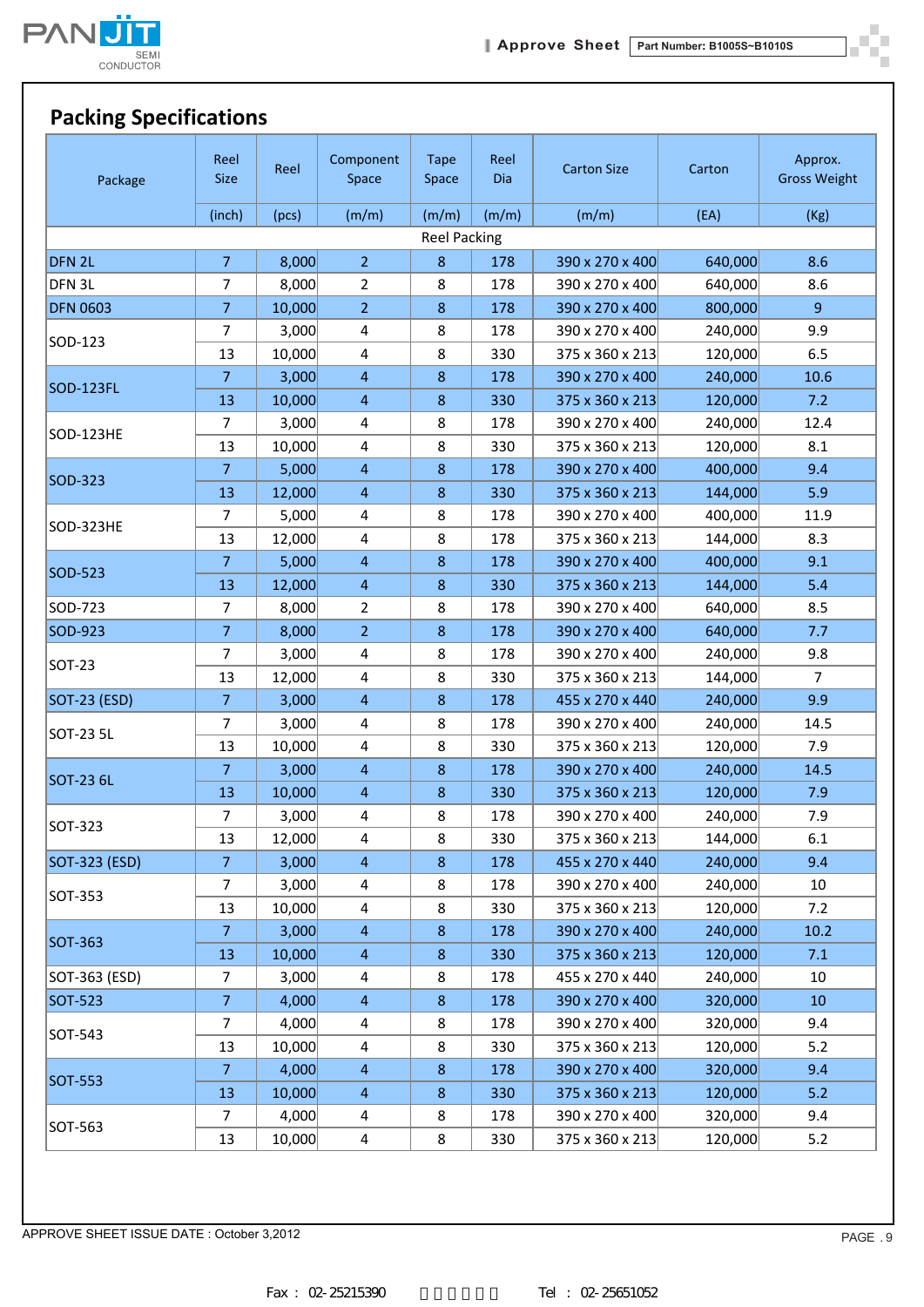

 $\mathcal{L}$ 

### **Packing Specifications**

| Package                   | Reel<br><b>Size</b> | Reel   | Component<br>Space | <b>Tape</b><br>Space     | Reel<br>Dia | <b>Carton Size</b> | Carton  | Approx.<br><b>Gross Weight</b> |
|---------------------------|---------------------|--------|--------------------|--------------------------|-------------|--------------------|---------|--------------------------------|
|                           | (inch)              | (pcs)  | (m/m)              | (m/m)                    | (m/m)       | (m/m)              | (EA)    | (Kg)                           |
|                           |                     |        |                    | <b>Reel Packing</b>      |             |                    |         |                                |
| A-405                     | 13                  | 5,000  | 5                  | 52                       | 330         | 340 x 340 x 410    | 25,000  | 7.79                           |
| DO-15                     | 13                  | 4,000  | 5                  | 52                       | 330         | 340 x 340 x 410    | 20,000  | 11.4                           |
| <b>DO-201AD</b>           | 13                  | 1,250  | 10                 | 52                       | 330         | 340 x 340 x 410    | 6,250   | 9.2                            |
| DO-201AE                  | 13                  | 1,250  | 10                 | 52                       | 330         | 340 x 340 x 410    | 6,250   | 9.2                            |
| DO-34                     | 15                  | 10,000 | 5                  | 52                       | 360         | 360 x 360 x 395    | 50,000  | 10.1                           |
| DO-35                     | 15                  | 10,000 | 5                  | 52                       | 360         | 360 x 360 x 395    | 50,000  | 11.2                           |
| DO-41                     | 13                  | 5,000  | 5                  | 52                       | 330         | 340 x 340 x 410    | 25,000  | 11.1                           |
| DO-41G                    | 15                  | 5,000  | 5                  | 52                       | 360         | 360 x 360 x 395    | 25,000  | 10.9                           |
| <b>MDI</b>                | 13                  | 3,000  | 8                  | 12                       | 330         | 375 x 360 x 390    | 48,000  | 14.7                           |
|                           | 7                   | 1,500  | 4                  | $\frac{1}{2}$            | 178         | 385 x 380 x 260    | 84,000  | 18.3                           |
| MELF/DL-41                | 13                  | 5,000  | 4                  | $\overline{\phantom{0}}$ | 330         | 360 x 360 x 395    | 100,000 | 23.5                           |
|                           | $\overline{7}$      | 2,500  | $\overline{4}$     |                          | 178         | 385 x 380 x 260    | 200,000 | 9.3                            |
| <b>MICRO-MELF</b>         | 13                  | 10,000 | $\overline{4}$     | ۳                        | 330         | 360 x 360 x 395    | 200,000 | 11.5                           |
|                           | 7                   | 2,500  | 4                  |                          | 178         | 385 x 380 x 260    | 200,000 | 12.7                           |
| MINI-MELF/LL-34           | 13                  | 10,000 | 4                  | $\overline{\phantom{a}}$ | 330         | 360 x 360 x 395    | 200,000 | 14.6                           |
|                           | $\overline{7}$      | 1,000  | 8                  | 12                       | 178         | 390 x 240 x 420    | 40,000  | 9.5                            |
| MICRO DIP/TDI             | 13                  | 4,000  | $\bf 8$            | 12                       | 330         | 375 x 360 x 390    | 64,000  | 17                             |
| P-600                     | 13                  | 800    | 10                 | 52                       | 330         | 340 x 340 x 410    | 4,000   | 9.9                            |
| <b>QUADRO-MELF</b>        | 13                  | 10,000 | $\overline{4}$     | $\omega_{\rm c}$         | 330         | 360 x 360 x 395    | 200,000 | 14.9                           |
|                           | $\overline{7}$      | 2,500  | $\overline{4}$     |                          | 178         | 385 x 380 x 260    | 200,000 | 13.3                           |
| $R-1$                     | 13                  | 5,000  | 5                  | 52                       | 330         | 340 x 340 x 410    | 25,000  | 7.8                            |
| <b>SDIP</b>               | 13                  | 1,500  | 12                 | 16                       | 330         | 375 x 360 x 390    | 21,000  | 14.3                           |
| SMA(W)                    | 7                   | 1,800  | 4                  | 12                       | 178         | 390 x 240 x 420    | 100,800 | 13                             |
|                           | 13                  | 7,500  | 4                  | 12                       | 330         | 355 x 355 x 400    | 150,000 | 20.4                           |
|                           | $\overline{7}$      | 1,800  | $\overline{4}$     | 12                       | 178         | 390 x 240 x 420    | 72,000  | 10                             |
| SMA/DO-214AC              | 13                  | 7,500  | 4                  | 12                       | 330         | 375 x 360 x 390    | 120,000 | 17.4                           |
| SMAF                      | 7                   | 3,000  | 4                  | 12                       | 178         | 390 x 240 x 420    | 120,000 | 10.9                           |
|                           | 13                  | 10,000 | 4                  | 12                       | 330         | 375 x 360 x 390    | 160,000 | 17.1                           |
| <b>SMBF</b>               | 13                  | 5,000  | $\bf 8$            | 12                       | 330         | 375 x 360 x 390    | 80,000  | 15.6                           |
| SMB/DO-214AA              | $\overline{7}$      | 500    | 8                  | 12                       | 178         | 390 x 240 x 420    | 20,000  | 6.5                            |
|                           | 13                  | 3,000  | 8                  | 12                       | 330         | 375 x 360 x 390    | 48,000  | 13.2                           |
| SMC/DO-214AB              | $\overline{7}$      | 500    | 8                  | 16                       | 178         | 390 x 240 x 420    | 15,000  | 8.4                            |
|                           | 13                  | 3,000  | 8                  | 16                       | 330         | 375 x 360 x 390    | 42,000  | 18                             |
| <b>TO-252/DPAK</b>        | 13                  | 3,000  | 8                  | 16                       | 330         | 375 x 360 x 390    | 42,000  | 18.8                           |
| TO-263/D <sup>2</sup> PAK | 13                  | 800    | 16                 | 24                       | 330         | 375 x 360 x 390    | 6,400   | 14.5                           |
| TO-277                    | 13                  | 5,000  | 8                  | 12                       | 330         | 375 x 360 x 390    | 80,000  | 20.6                           |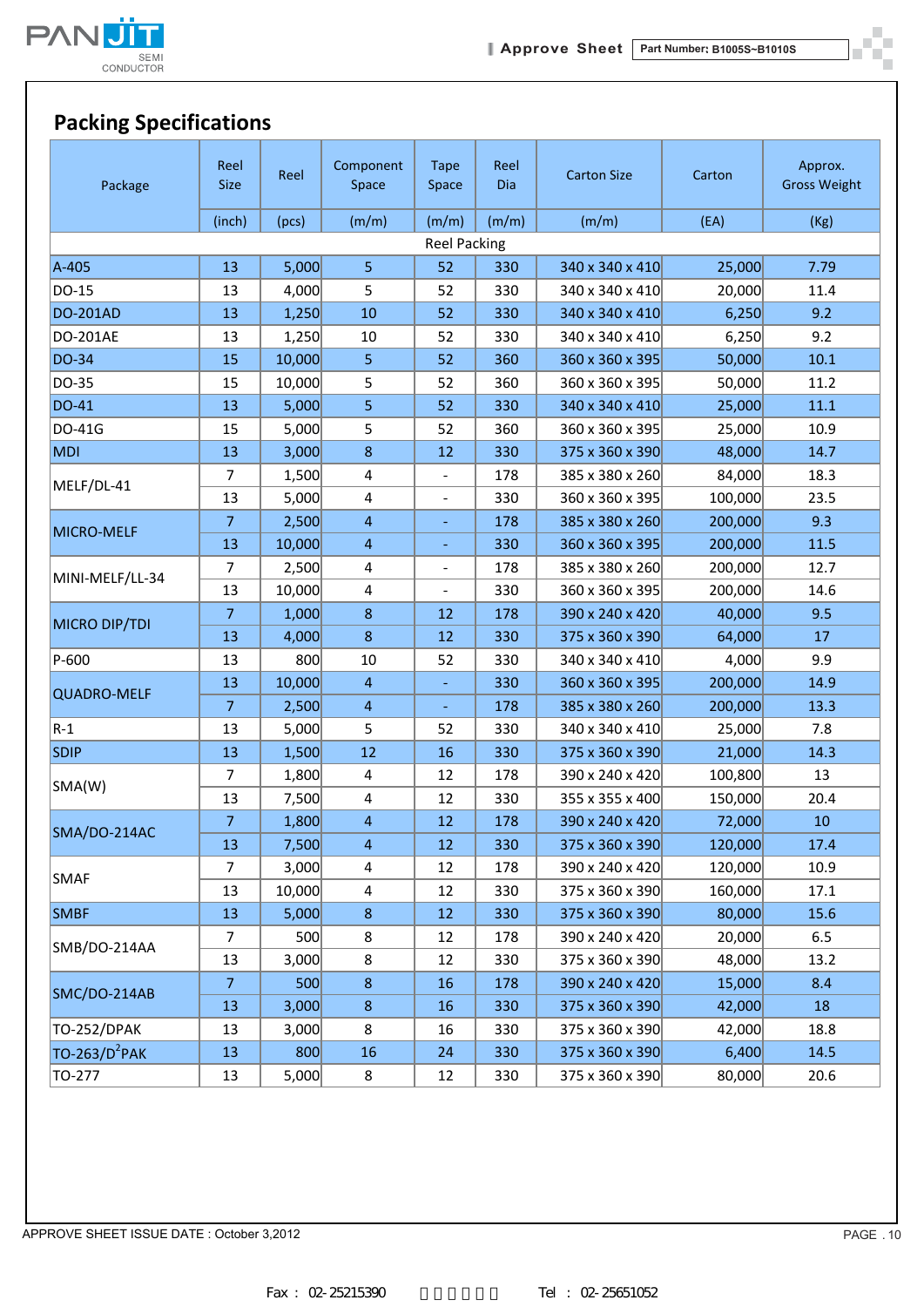

 $\blacksquare$ шí 'n

# **Packing Specifications**

| Package         | <b>Inner Box Size</b> | <b>Box</b>               | <b>Carton Size</b> | Carton  | Appox.<br><b>Gross Weight</b> |
|-----------------|-----------------------|--------------------------|--------------------|---------|-------------------------------|
|                 | (m/m)                 | (EA)                     | (m/m)              | (EA)    | (Kg)                          |
|                 |                       | <b>Bulk Packing</b>      |                    |         |                               |
| $A-405$         | 198 x 84 x 20         | 1,000                    | 459 x 214 x 256    | 50,000  | 12.7                          |
| DO-15           | 200 x 85 x 25         | 1,000                    | 459 x 214 x 256    | 40,000  | 20.7                          |
| <b>DO-201AD</b> | 200 x 85 x 40         | 500                      | 459 x 214 x 256    | 12,500  | 16                            |
| DO-201AE        | 200 x 85 x 40         | 500                      | 495 x 214 x 256    | 12,500  | 16                            |
| <b>DO-34</b>    | 240 x 100 x 90        | 2,000                    | 406 x 335 x 257    | 120,000 | 14.5                          |
| DO-35           | 240 x 100 x 90        | 2,000                    | 406 x 335 x 257    | 120,000 | 17.1                          |
| <b>DO-41</b>    | 198 x 84 x 20         | 1,000                    | 459 x 214 x 256    | 50,000  | 19.3                          |
| <b>DO-41G</b>   | 240 x 100 x 90        | 1,000                    | 406 x 335 x 257    | 60,000  | 18.5                          |
| <b>DIP</b>      |                       |                          | 459 x 214 x 256    | 12,000  | 6.5                           |
| <b>SDIP</b>     |                       | $\blacksquare$           | 459 x 214 x 256    | 24,000  | 15.7                          |
| $R-1$           | 198 x 84 x 20         | 1,000                    | 459 x 214 x 256    | 50,000  | 12.7                          |
| P-600           | 208 x 90 x 83         | 500                      | 459 x 214 x 256    | 5,000   | 11.3                          |
| <b>ITO-220</b>  | 540 x 145 x 85        | 2,000                    | 555 x 306 x 200    | 8,000   | 20.5                          |
| TO-220          | 540 x 145 x 85        | 2,000                    | 555 x 306 x 200    | 8,000   | 22.9                          |
| TO-251AB/DPAK   | 555 x 145 x 95        | 8,400                    | 572 x 306 x 218    | 33,600  | 22                            |
| TO-3P/TO-247AD  |                       | $\overline{\phantom{a}}$ | 530 x 243 x 100    | 1,500   | 13.9                          |
| TO-3PS/TO-247S  |                       |                          | 511 x 243 x 107    | 1,500   | 12.2                          |

| Package         | <b>Inner Box Size</b> | Ammo  | Component<br>Space        | Tape<br>Space | <b>Carton Size</b> | Carton  | Appox.<br><b>Gross Weight</b> |
|-----------------|-----------------------|-------|---------------------------|---------------|--------------------|---------|-------------------------------|
|                 | (m/m)                 | (pcs) | (m/m)                     | (m/m)         | (m/m)              | (EA)    | (Kg)                          |
|                 |                       |       | <b>Ammunition Packing</b> |               |                    |         |                               |
| $A-405$         | 255 x 47 x 150        | 5,000 | 5 <sub>o</sub>            | 26            | 339 x 276 x 330    | 60,000  | 12.4                          |
| A-405           | 255 x 75 x 150        | 5,000 | 5                         | 52            | 339 x 276 x 330    | 40,000  | 16                            |
| DO-15           | 255 x 75 x 150        | 3,000 | 5                         | 52            | 339 x 276 x 330    | 24,000  | 13.3                          |
| <b>DO-201AD</b> | 255 x 47 x 122        | 1,250 | 10                        | 52            | 339 x 276 x 330    | 10,000  | 13.4                          |
| <b>DO-201AE</b> | 255 x 47 x 122        | 1,250 | 10                        | 52            | 339 x 276 x 330    | 10,000  | 13.4                          |
| DO-34           | 248 x 80 x 48         | 5,000 | 5 <sub>o</sub>            | 26            | 406 x 335 x 257    | 150,000 | 14.5                          |
| DO-34           | 248 x 80 x 75         | 5,000 | 5                         | 52            | 406 x 335 x 257    | 100,000 | 12.7                          |
| DO-35           | 248 x 80 x 48         | 5,000 | 5                         | 26            | 406 x 335 x 257    | 150,000 | 16.7                          |
| DO-35           | 248 x 80 x 75         | 5,000 | 5                         | 52            | 406 x 335 x 257    | 100,000 | 15.2                          |
| DO-41           | 255 x 75 x 150        | 5,000 | 5                         | 52            | 339 x 276 x 330    | 40,000  | 15.9                          |
| DO-41G          | 248 x 80 x 48         | 2,500 | 5                         | 26            | 406 x 335 x 257    | 75,000  | 17.1                          |
| <b>DO-41G</b>   | 248 x 80 x 75         | 2,500 | 5                         | 52            | 406 x 335 x 257    | 50,000  | 15.6                          |
| P-600           | 255 x 47 x 122        | 400   | 10                        | 52            | 339 x 276 x 330    | 3,200   | 8.1                           |
| $R-1$           | 255 x 47 x 73         | 3,000 | 5                         | 26            | 310 x 268 x 170    | 36,000  | 6.3                           |
| $R-1$           | 255 x 73 x 73         | 3,000 | 5.                        | 52            | 310 x 268 x 170    | 24,000  | 6.3                           |
| $R-1$           | 255 x 73 x 122        | 5,000 | 5                         | 52            | 339 x 276 x 274    | 40,000  | 10.3                          |

APPROVE SHEET ISSUE DATE : October 3,2012